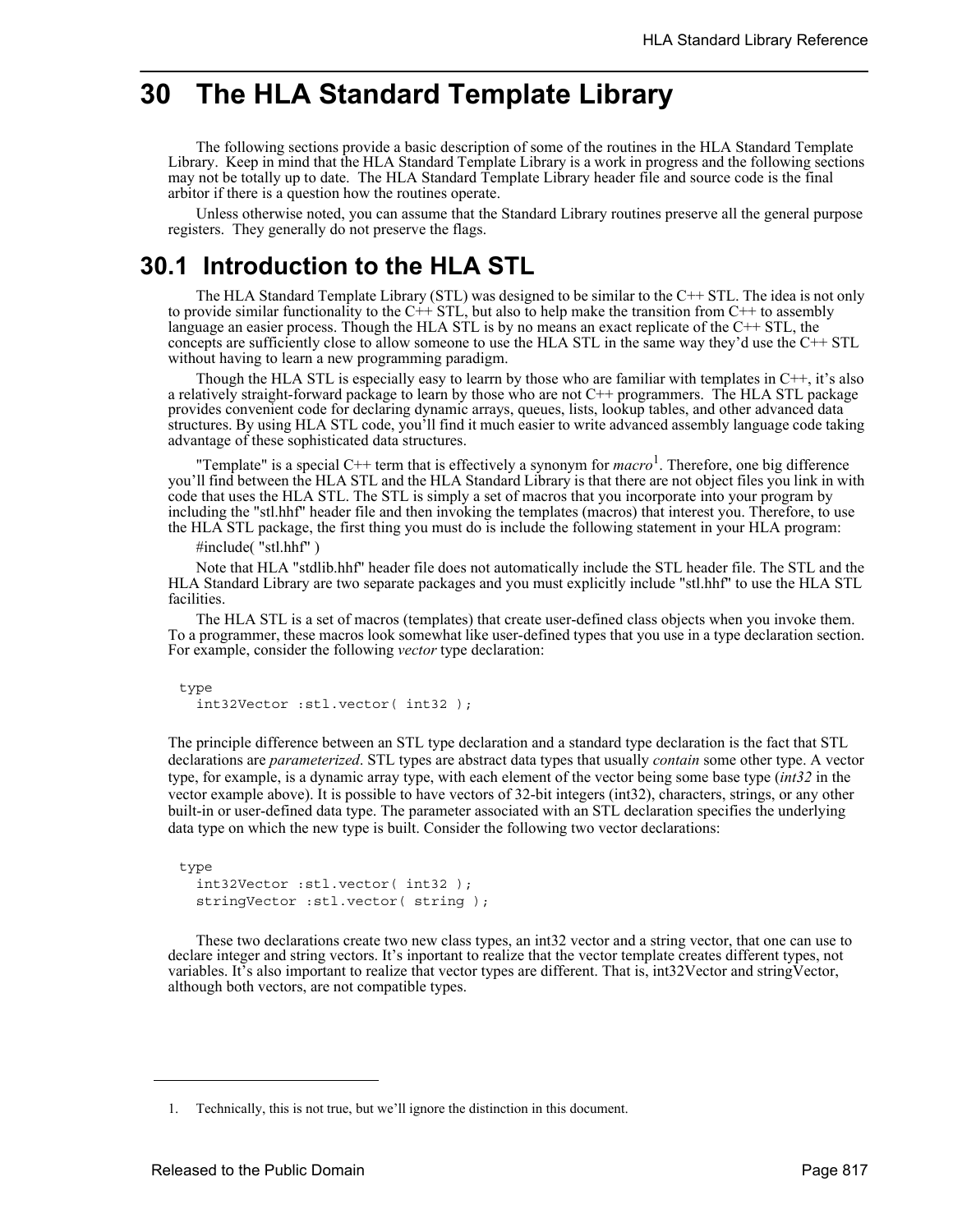## **30.2 Type Declarations Created by a Template**

Templates only create types, not variables. In order to create actual variable objects, you must declare such objects in an HLA *var, static*, or *storage* section (because all template types are classes, you cannot create initialized class objects in a readonly [or static] section).

Template expansions may only occur in an HLA *type* section at the global level of a program or unit. This is because the template expansion, in addition to creating the data type, emits the code for all the class methods and the VMT for the class. After a template expansion, the template will leave the program in the *type* declaration section, but keep in mind that internally, the template expands to code and data in addition to type declarations.

In addition to the user-specified type name, an STL declaration typically creates two or three other types during expansion. Most templates will also create the following types:

```
type
  p_name :pointer to name;
  name_cursor: pointer to XXXX;
```
where *name* is the user-specified type name (e.g., int32Vector and stringVector from the previous examples, yielding int32Vector cursor and p\_int32Vector). *XXXX* represents an unimportant type name for our purposes; Cursor types are opaque insofar as an HLA application will use a cursor type to pass data amongst template class methods without needing to know what the type actually references.

Some template types (e.g., *list* and *table*) also create a node type, declared as follows:

```
type
  name_node: record
        data:parameter_type;
         <<other_fields>>
  endrecord;
```
where *parameter* type is the type passed to the STL template as a parameter (e.g., *int32* and *string* in the current examples) and *other\_fields* represent some opaque fields that the class' methods reference and should be treated as private data by all other code.

Once you invoke a template in a type declaration section, you can create actual objects using the template's resulting type. For example, to create *int32Vector* and *stringVector* objects, you could use declarations like the following:

```
type
  myInt32v :int32Vector;
  myStringv :stringVector;
```
Note that you do not use an STL template when you define an actual variable. You use templates to create types and then you use those types you've created to declare variables.

# **30.3 Template Objects are Classes**

Though it is not particularly apparent from the invocation of a template, you should realize that HLA STL templates create class types. When you declare a variable of some template type you've defined, you're creating a class object. Therefore, it helds if you're familiar with the HLA object-oriented programming paradigm (and, in particular, HLA classes, methods, class procedures, and class iterators).

Note that when you define a new type using an HLA template, that type definition also creates a set of methods, procedures, and iterators specific to that class. That is, a type declaration like the following:

```
type
  csetVector :stl.vector( cset );
```
does a lot more than simply define a type – it also expands to a lot of code to your source file. A typical template class may have 2-4 dozen methods, class procedures, and class iterators associated with the class. Each time you create a new class by expanding an STL template, you get a new copy of all those routines. Consider the following pair of type declarations:

type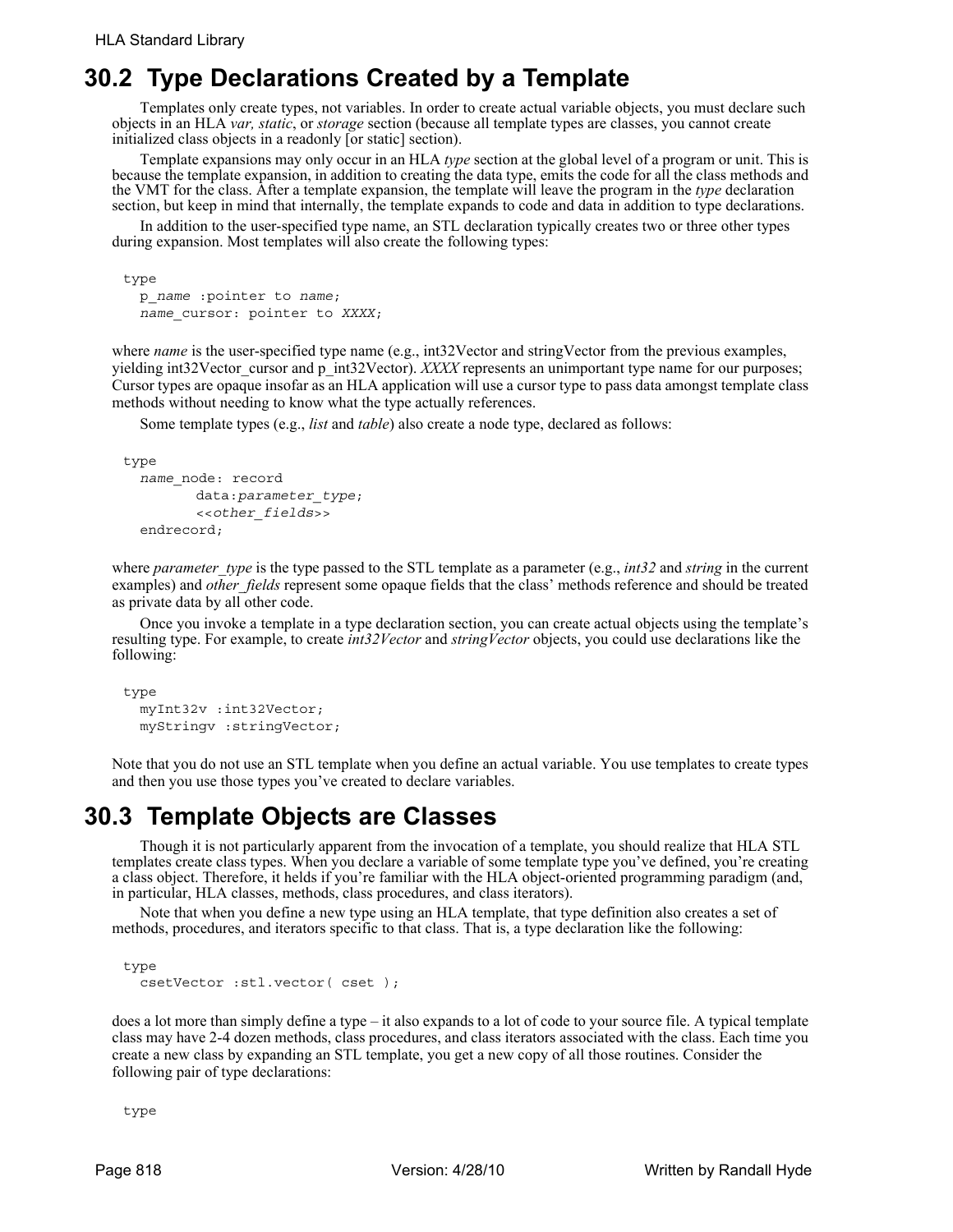```
int32Vector :stl.vector( int32 );
i32Vector :stl.vector( int32 );
```
Internally, these classes are exactly the same. Externally, however, they are different types. Therefore, the HLA STL will create a separate set of methods that are *absolutely identical* in everything but name for these two types. This is a waste of space. In general, you should only create one instance of a particular STL class, so that you only expand one set of methods, procedures, and iterators (and a virtual method table [VMT]) for that one class. If you really two different "vector of int32" types, you should consider a declaration like the following:

```
type
  i32v :stl.vector( int32 );
  int32Vector :i32v;
  i32Vector :i32v;
```
HLA only generates one set of methods/procedures/iterators and VMTs for the i32v class; the int32Vector and i32Vector classes share this code and VMT (which is reasonable, as the operations on *int32Vector* and *i32Vector* types will always be the same).

Note that the HLA STL macros emit *different* methods, procedures, and iterators for class objects with differing underlying types. For example, the *int32Vector* and *stringVector* types both need their own set of specific methods/procedures/iterators because those routines operate on completely different data types.

So keep in mind that everytime you expand an HLA STL template, you get a new set of routines associated with the corresponding class you've defined. Of course, you only have one set of routines for each class you create, regardless of how many instances (class variables) of that class you define. That is, declaring multiple variables does not cause the emission of multiple sets of methods; only defining *types* will do this.

## **30.4 Class Traits**

A template trait is a compile-time or run-time value that provides some information about the type of the underlying class. The HLA STL defines several common trait objects that are testable within any STL type. Advanced programmers may use conditional assembly to test compile-time traits or actual machine instructions to test run-time traits. By utilizing traits, your code can behave differently, depending on the underlying (template) data type.

Though most programmers can use STL class types without ever worrying about traits, the availability of traits makes it possible to do some very sophisticated things with the HLA STL. Where traits might come in handy is when you're writing your own macros to which you pass different STL objects and you might need to generate different code (or emit an error message) depending on the traits the object supports. Also, you soon find out that it's possible to create an object with fewer traits than the default object supports. For example, if you're using some simple int32 *vector* types and you don't require any of the cursor capabilities, you can tell the HLA STL to construct an int32 *vector* type without cursor support (thus reducing the amount of code the template generates). However, if you pass one of these vector objects to a generic macro that works with vectors, the lack of cursor support could create a problem. Fortunately, traits solve this problem by letting that macro (or even some run-time code) test to see whether cursor support is present, generating an error (or otherwise handling the situation) if cursors are not available.

### **30.4.1 isSTL\_c Trait**

The most fundamental trait assocated with all template classes is the *isSTL\_c* trait. This is a compile-time constant (*const* class declaration) that is defined and set to TRUE for all STL types. You can use the HLA compile-time *@defined* function to test whether or not the *isSTL\_c* field is defined for a given class type. If this symbol is defined, then you can generally assume that the underlying class is an HLA STL class and you can test for any of the other STL traits<sup>2</sup>. Here's how you'd typically use this trait:

```
#if( @defined( someType.isSTL c ))
  << code to compile, knowing that this is an STL type >>
#endif
```
<sup>2.</sup> Of course, there is nothing stopping someone from defining this constant in some arbitrary non-STL class, but you can generally assume that someone won't hijack your program's logic by doing this.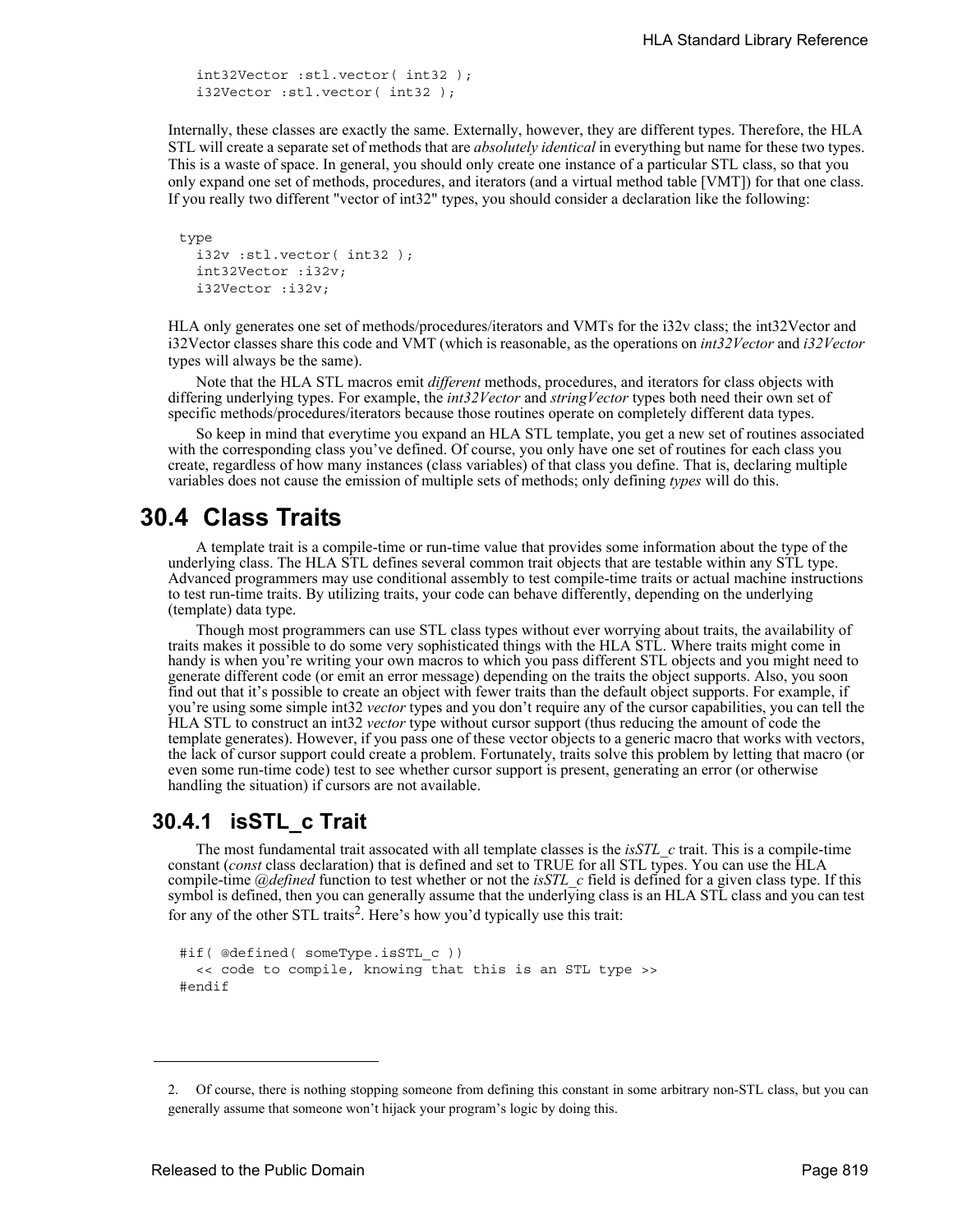### **30.4.2 Compile-Time Traits**

If the *isSTL\_c* field is defined, then the class will also define three dword constants: *hierarchy\_c*, *capabilities c*, and *performance c*. These constants are bit maps with each (defined) bit posititon corresponding to some capability, or lack thereof, of the current class object. If the bit position contains one, then the class possesses the corresponding capability; if the bit position contains zero, then the class lacks that capability.

The hierarchical traits specify which subclasses are associated with a given type. The capability traits specify which general methods are available to a given class. The performance traits provide an indication of the performance of the methods available to a given class.

The STL defines the following constants (which are all values with a single bit set):

Hierarchical traits (testable in *hierarchy\_c*):

- stl.isContainer\_c
- stl.isRandomAccess c
- stl.IsArray\_c
- stl.isVector\_c
- $\cdot$  stl.isDeque $\bar{c}$
- stl.isList\_c
- stl.isTable c

Capability traits (testable in *capabilities\_c*):

- stl.supportsOutput\_c
- stl.supportsCompare\_c
- stl.supportsInsert c
- stl.supportsRemove\_c
- stl.supportsAppend\_c
- stl.supportsPrepend<sup>c</sup>
- stl.supportsSwap\_c
- stl.supportsForEach\_c
- stl.supportsrForEach\_c
- stl.supportsCursor\_c
- stl.supportsSearch\_c
- stl.supportsElementSwap\_c
- stl.supportsObjSwap\_c
- stl.elementsAreObjects c

Performance traits (testable in *performance\_c*):

- stl.fastInsert\_c
- stl.fastRemove\_c
- stl.fastAppend $\overline{c}$ <br>• stl.fastPrepend $\overline{c}$
- stl.fastPrepend<sup>c</sup>
- stl.fastSwap c
- stl.fastSearch c
- stl.fastElementSwap\_c

As their category suggests, you use these constants to test particular bits in the *hierarchy c, capability c*, and *performance* c compile-time variables, respectively. For example, if you have an STL class and you want to determine if it is a *vector* class, you could use code like the following:

```
#if( (mySTLObject.hierarchy_c & stl.isVector_c) <> 0 )
```
<< you can assume mySTLObject is a vector object here >>

#endif

#### **30.4.3 Run-Time Traits**

If the *isSTL\_c* field is defined, then the class object provides three run-time dword variables containing various set bits that determine the characteristics of that class. These run-time traits are the same as the compiletime traits except, of course, you can test their values at run-time using machine instructions. These variables are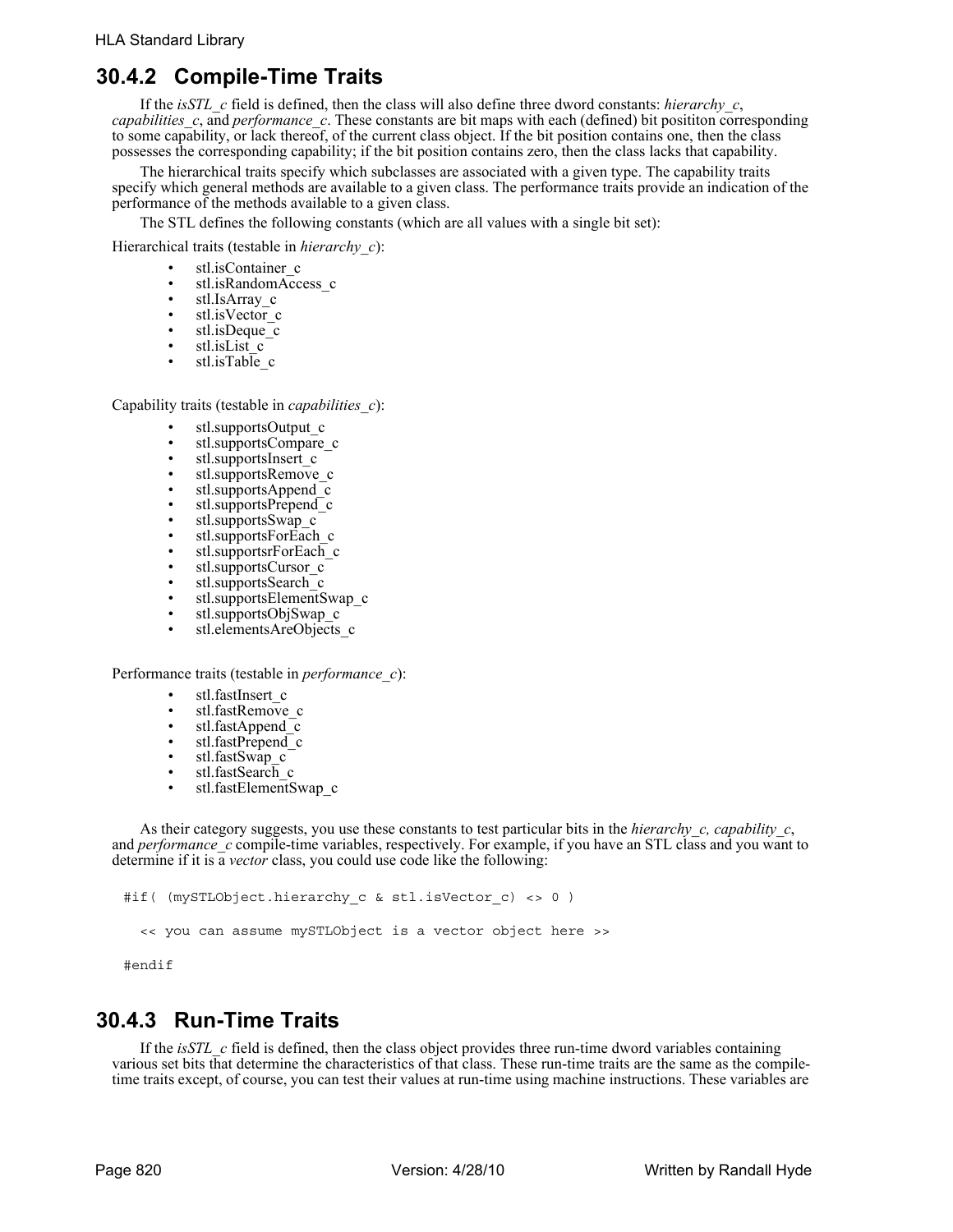*hierarchy, capabilities*, and *performance*. They are run-time analogs to the compile-time constants mentioned in the previous section and are associated with the same set of trait constant, i.e.,

Hierarchical traits (testable in *hierarchy\_c*):

- stl.isContainer\_c
- stl.isRandomAccess c
- stl.IsArray c
- stl.isVector $\frac{c}{\cdot}$  stl.isDeque  $\frac{c}{\cdot}$
- stl.isDeque\_c
- stl.isList\_c<br>• stl.isTable
- stl.isTable\_c

Capability traits (testable in *capabilities\_c*):

- stl.supportsOutput\_c
- stl.supportsCompare\_c
- stl.supportsInsert\_c
- stl.supportsRemove\_c
- stl.supportsAppend $\overline{c}$
- stl.supportsPrepend c
- stl.supportsSwap\_c
- stl.supportsForEach\_c
- stl.supportsrForEach\_c
- stl.supportsCursor $c$
- stl.supportsSearch\_c
- stl.supportsElementSwap\_c
- stl.supportsObjSwap\_c
- stl.elementsAreObjects c

Performance traits (testable in *performance\_c*):

- stl.fastInsert\_c
- stl.fastRemove\_c
- stl.fastAppend c
- stl.fastPrepend\_c<br>• stl fastSwan\_c
- $stl.fastSwap_c$ <br>•  $stl.fastSearch_c$
- stl.fastSearch c
- stl.fastElementSwap c

Because these are run-time values, you must you 80x86 machine instructions to test for these trait value, e.g.,

```
test( stl.supportsCursor, mySTLObj.capabilities );
if( @nz ) then
```
<< execute code that uses the cursor methods in the object >>

endif;

#### **30.4.4 Trait Constants**

The following subsections define the meaning of each of the traits. Note that the term "true" means that the trait value is non-zero (and will have a single set bit, the bit position determined by the particular triat) while "false" means that the trait's value is zero.

#### **30.4.4.1 stl.isContainer\_c Trait**

This bit is set in *heirarchy\_c* or *hierarchy* if the STL object is (known to be) a container object. Currently, almost all STL objects are containers so this trait will be true. (The only STL object that is not a container is the base object, and you'll generally not declare any STL objects using the base type).

A container is a type that holds elements of some other type. All common STL types are container types as they are all composite data types (e.g., arrays, lists, tables, and so on).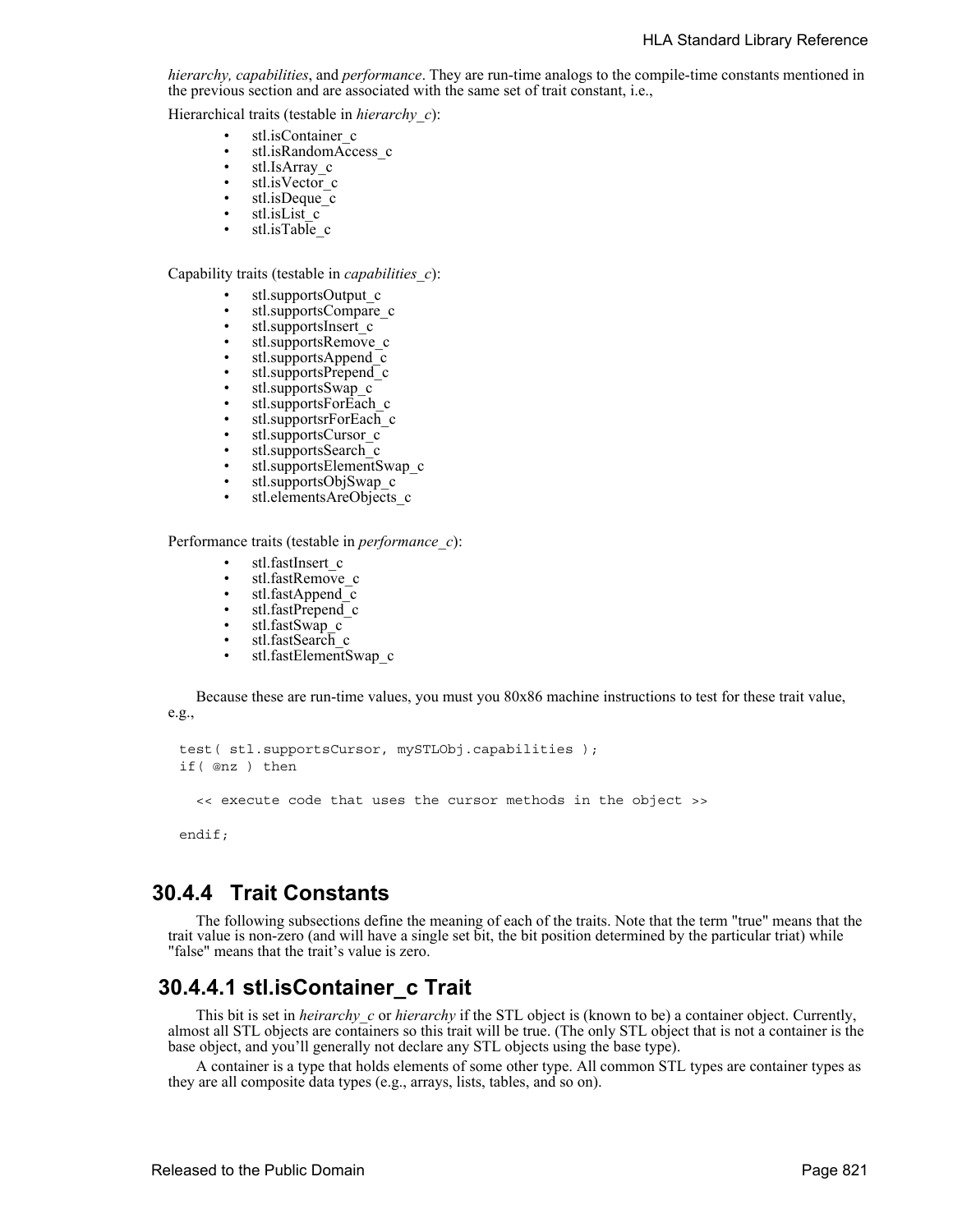### **30.4.4.2 stl.isRandomAccess\_c Trait**

This bit is set in *heirarchy* c or *hierarchy* if the underlying STL object provides efficient (O(1) time) random access to the underlying type's elements. Vectors and deques are examples of objects that support random access as it takes the same amount of time to access any arbitrary element of these types.

## **30.4.4.3 stl.isArray\_c Trait**

This bit is set in *heirarchy c* or *hierarchy* if the underlying class is an array object. Currently, this value is true for *vector* and *deque* types.

## **30.4.4.4 stl.isVector\_c Trait**

This bit is set in *heirarchy\_c* or *hierarchy* if the underlying class is a *vector* class type.

## **30.4.4.5 stl.isDeque\_c Trait**

This bit is set in *heirarchy\_c* or *hierarchy* if the underlying class is a *deque* class type.

## **30.4.4.6 stl.isList\_c Trait**

This bit is set in *heirarchy\_c* or *hierarchy* if the underlying class is a *list* class type.

## **30.4.4.7 stl.isTable\_c Trait**

This bit is set in *heirarchy\_c* or *hierarchy* if the underlying class is a *table* class type.

## **30.4.4.8 stl.supportsOutput\_c Trait**

This bit is set in *capabilities\_c* or *capabilities* if the underlying class supports a *toString* method that the HLA Standard Library can employ in macro invocations such as *stdout.put* or *fileio.put* to write the class' data to some output stream. By default, this value is false. If you provide a *toString* method for a given data type you define, then you'll set this constant to true.

### **30.4.4.9 stl.supportsCompare\_c Trait**

This bit is set in *capabilities\_c* or *capabilities* if the underlying class supports the *isEqual, isLess,* and *isLessEqual* methods. Some classes may only support an *isEqual* method, in which case the *supportsCompare\_c* trait will be false; you may test for *isEqual* by using the *@defined* compile-time function.

## **30.4.4.10 stl.supportsInsert\_c Trait**

This bit is set in *capabilities* c or *capabilities* if the class supports data insertion into an object. Generally, this implies that you have at least an *insertVal* and an *insertRef* method available. Other insertion methods may also be available, use *@defined* to test for their presence if you need to determine whether they exist for a particular class object. Not all class types accept the same parameter lists for their insert methods, thus limiting the generic usefulness of these methods (e.g., *table* insertions are based on strings rather than an integer index). You can test the *is*\*\*\*\* *c* traits (e.g., *isTable c*) to handle such cases.

## **30.4.4.11 stl.supportsRemove\_c Trait**

This bit is set in *capabilities\_c* or *capabilities*e if it is possible to remove objects from an STL object at runtime. Some STL data types (e.g., tables) do not allow the removal of an object once it's been inserted into the object; such types will (obviously) set *supportsRemove\_c* to false.

## **30.4.4.12 stl.supportsAppend\_c Trait**

This bit is set in *capabilities\_c* or *capabilities* if it iis possible to append a data element to the end of some STL object in memory. Some STL data types (e.g., tables) do not support the notion of a data sequence and, therefore, do not define an append operation. You can test this compile-time constant to check whether appending is a valid object before attempting it.

## **30.4.4.13 stl.supportsPrepend\_c Trait**

This bit is set in *capabilities\_c* or *capabilities* if it iis possible to insert a data element at the front of some STL object in memory. Some STL data types (e.g., tables) do not support the notion of a data sequence and,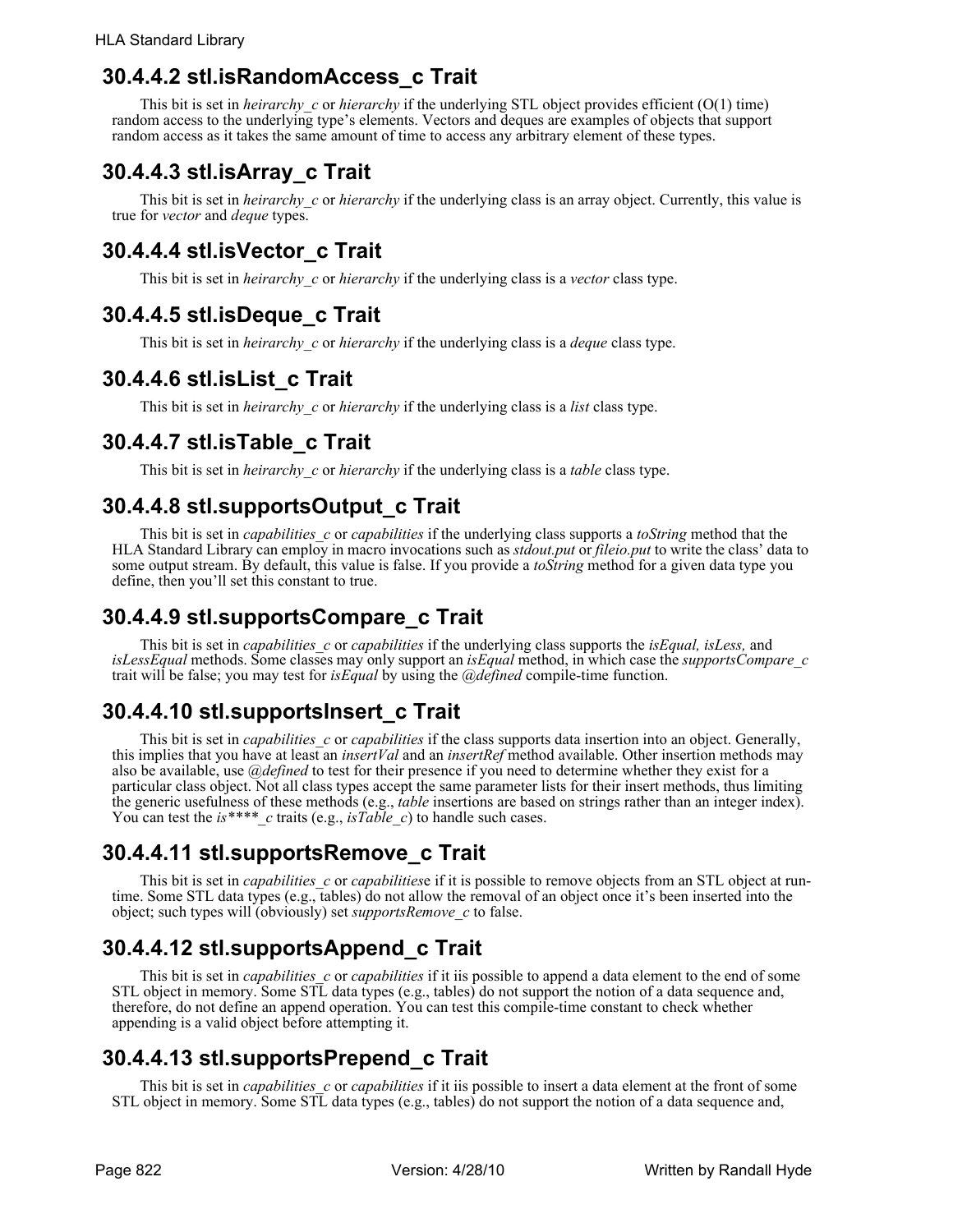therefore, do not define a prepend operation. You can test this compile-time constant to check whether appending is a valid object before attempting it.

### **30.4.4.14 stl.supportsForEach\_c and supportsrForeach\_c Traits**

These two compile-time constants (testable in *capabilities\_c* and *capabilities*) tell you whether the template type supports a forward iterator (ForEachElement) or a reverse iterator (rForEach). Most STL types, by default, provide both types of iterators, even when the underlying data type is not a sequence (e.g., tables). For those data types that do not enforce an underlying sequence, the iterators will sequence through each of the object's elements, but the order of the sequence is undefined.

### **30.4.4.15 stl.supportsCursor\_c Trait**

Cursors are special opaque pointer objects that STL methods use to provide access to the underlying objects of some STL type. If an STL type supports cursors and operations on the type via those cursors, then this trait will be true for that type. This bit is set in *capabilities* c or *capabilities* if the class supports cursors.

### **30.4.4.16 stl.supportsSearch\_c Trait**

(to be defined; unused as this is being written.)

#### **30.4.4.17 stl.supportsElementSwap\_c Trait**

This bit is set in *capabilities\_c* or *capabilities* if there is a *swapElements* method for the underlying class type. This method physically swaps the data between two elements of the STL type. This operation is not permitted for certain data types (e.g., tables), in which case the method will not exist and this trait will contain false.

### **30.4.4.18 stl.supportsObjSwap\_c Trait**

This bit is set in *capabilities\_c* or *capabilities* if the *swapObj* method is present. *swapObj* will completely swap the values of two STL variables (whole objects, not elements of those objects).

### **30.4.4.19 stl.elementsAreObjects\_c Trait**

This bit is set in *capabilities\_c* or *capabilities* if the elements of a given STL type are themselves class objects. This trait is set to false if the underlying data type is something other than a class. You may test this constant, for example, to determine if you should call constructors or destructors for each object created for an STL container class.

### **30.4.4.20 stl.fastInsert\_c Trait**

This bit is set in *performance\_c* or *performance* if the class supports insertion and insertion can be (typically) done in  $O(1)$  time. It will be set to false if the class does not support insertion or executes slowly (generally O(lg n), O(n), or worse, time is considered "not fast").

### **30.4.4.21 stl.fastRemove\_c Trait**

This bit is set in *performance\_c* or *performance* if the class supports element removal and removal can be (typically) done in  $O(1)$  time. It will be set to false if the class does not support removal or executes slowly (generally O(lg n), O(n), or worse, time is considered "not fast").

### **30.4.4.22 stl.fastAppend\_c Trait**

This bit is set in *performance c* or *performance* if the class supports element append and append can be (typically) done in  $O(1)$  time. It will be set to false if the class does not support append or executes slowly (generally O(lg n), O(n), or worse, time is considered "not fast").

### **30.4.4.23 stl.fastPrepend\_c Trait**

This bit is set in *performance c* or *performance* if the class supports element prepend and prepend can be (typically) done in O(1) time. It will be set to false if the class does not support prepend or it executes slowly (generally O(lg n), O(n), or worse, time is considered "not fast").